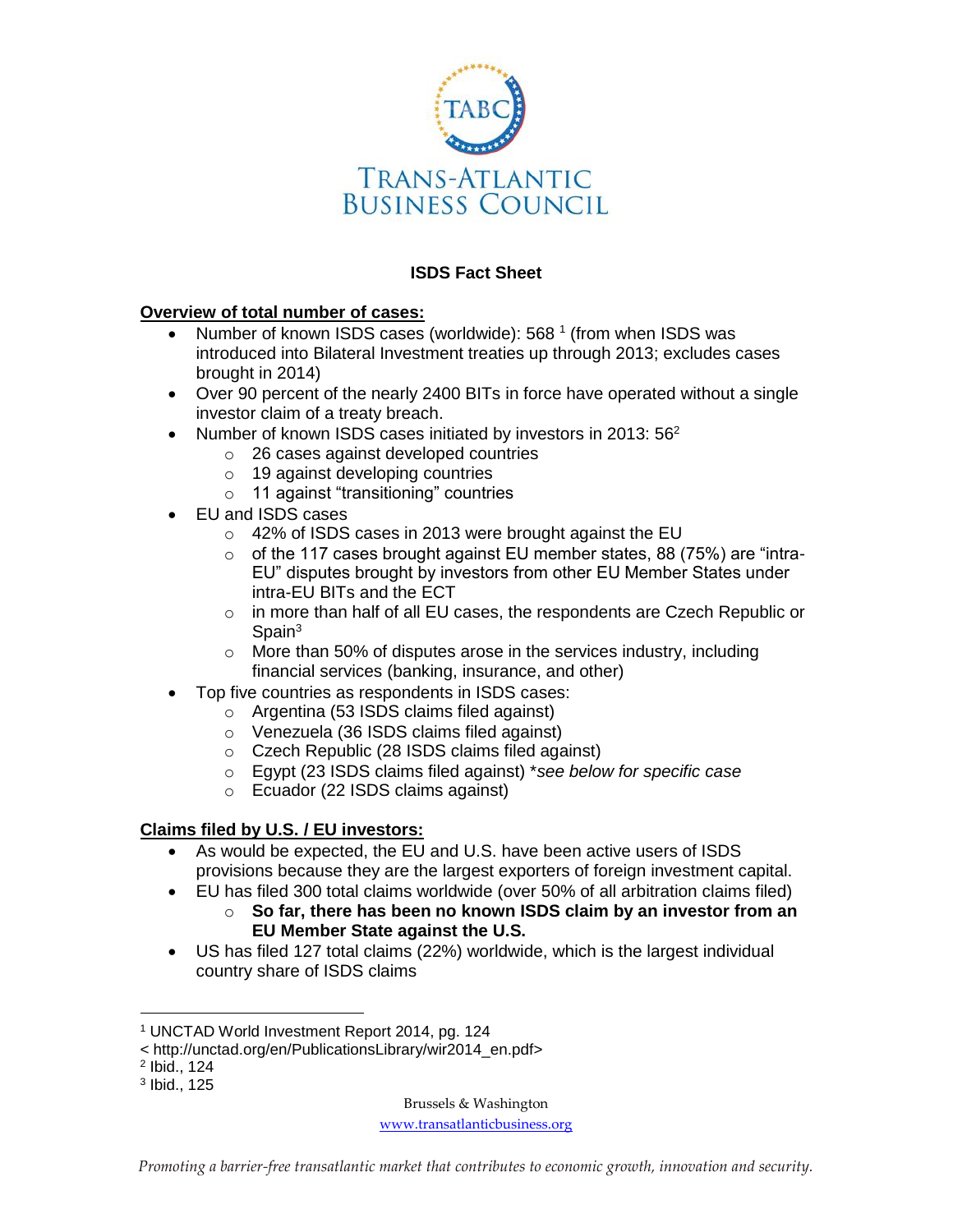

o **U.S. has filed 9 claims against the EU: Poland (4), Romania (3), Czech Republic (1), Estonia (1)**

### **U.S. / EU as Respondents in all cases:**

- 16 ISDS cases have been filed against the U.S. to date (3% of all cases), none of these originated from an investor from an EU Member State<sup>4</sup>
	- o 15 from Canada
	- o 1 from Mexico
	- o proceedings concluded in 9 of the 16 cases brought against the US
		- 9 ended in favor of the respondent, with the investor claims dismissed<sup>5</sup>
		- 7 cases pending
- **117 ISDS cases have been filed against the EU to date (20% of all cases), 88 of the 117 cases (75%) were intra-EU disputes**, and 9 of these cases were brought by claimants from the U.S.
	- o distribution of cases brought against EU:
		- Czech Republic: 23%
			- Some involve challenges to the 2011 amendments that placed a levy on electricity generated from solar power plants
			- Poland: 14%
		- **Hungary: 10%**
		- Slovakia: 9%
		- Spain: 8%
		- Romania: 8%
		- **Others 28%**
	- o Proceedings concluded in 54 of 117 cases brought against EU
		- 50% of claims in favor of state; 26% settled outside of court, 24% in favor of investor

### **Outcomes of ISDS cases:**

- Outcomes of cases filed by investors from the U.S.
	- o 42% in favor of the state
	- o 30% in favor of investor
	- o 28% settled
- Outcomes of cases filed by investors from the EU
	- o 36% in favor of state
	- o 34% in favor of investor
	- $\circ$  30% settled<sup>6</sup>

< http://unctad.org/en/PublicationsLibrary/webdiaepcb2014d4\_en.pdf>

 $\overline{a}$ 

Brussels & Washington

[www.transatlanticbusiness.org](http://www.transatlanticbusiness.org/)

<sup>4</sup> UNCTAD "Investor-State Dispute Settlement: An Information Note on the United States and the European Union," June 2014, v.2 pg. 1

<sup>5</sup> Ibid., 7